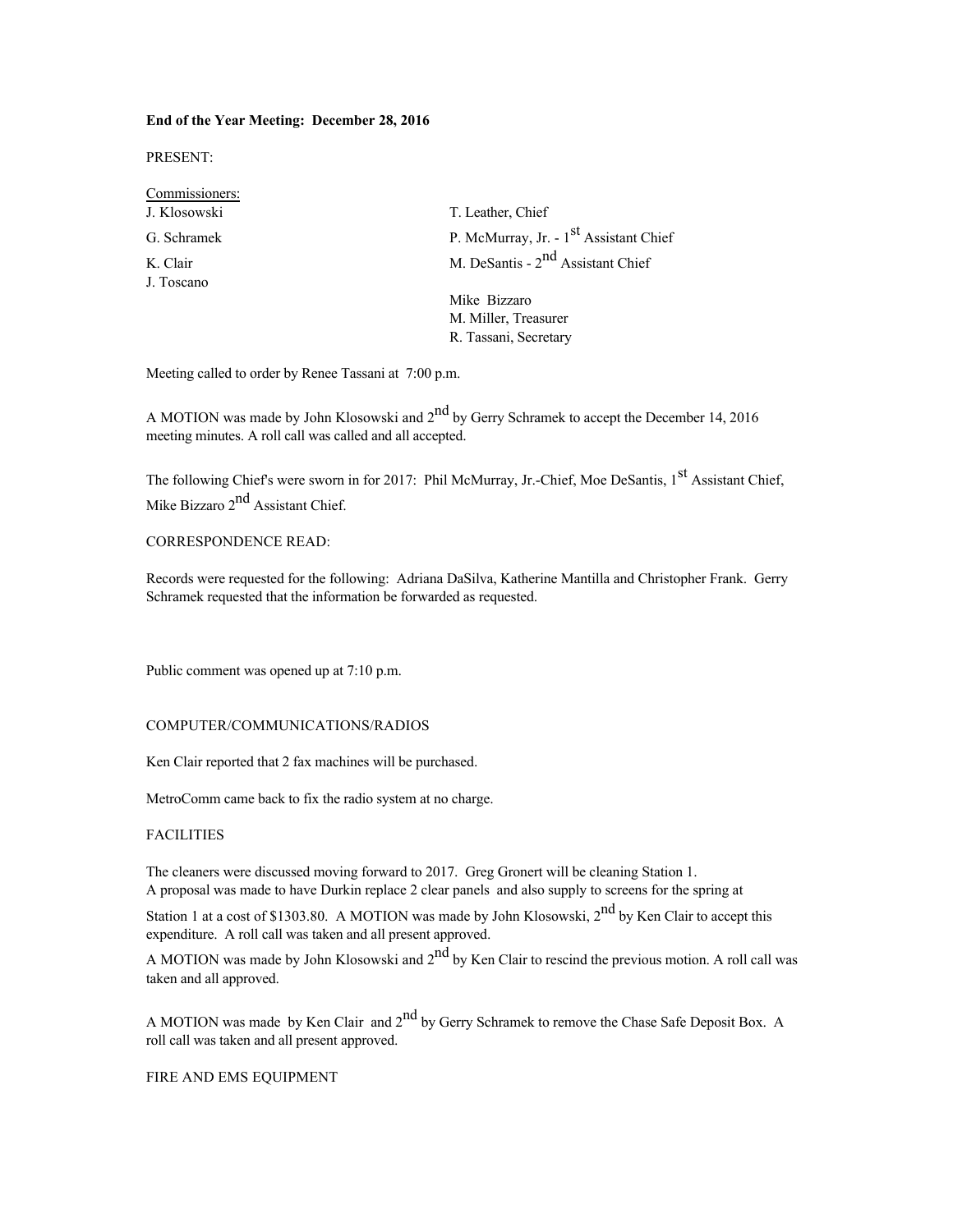No new business.

FIRE ROADS

Signs in progress per Joe Toscano.

#### FIRE PREVENTION

Ken Clair would like to convert space in the shed attic for Fire Prevention. Heat/insulation would need to be added.

#### GRANTS/AWARDS

Joe Toscano is working on.

# INSURANCE CLAIMS/VFBL

11-1-2 Car is being repaired at Don's.

LEGAL CONTACT/REPORTS

No new business.

LOSAP

No new business.

EQUIPMENT/FABRICATION

No new business.

OSHA MANDATES

Moe DeSantis spoke on this, only a few need to be pulled to exterior. Dates will be posted.

# VEHICLE MAINTENANCE

Mileage reports will be obtained for the next meeting. The ambulance was serviced by Joe. 11-2-3 needs a gas cap 11-2-1 needs cab pistons 11-8-3 needs warning lights

Ken Clair spoke regarding Truck meetings. The specs were completed and reviewed. The brush truck is done. We are awaiting drawings and final specifications and final numbers. The ambulance is on course for February 2017. Red Truck Sales will be sending a check in the amount of \$15,000 for the ladder truck. 11-6-1 compartment is status quo.

# RECRUITMENT AND RETENTION

A Membership Application for Timothy Morano was reviewed. A MOTION was made by Gerry Schramek and